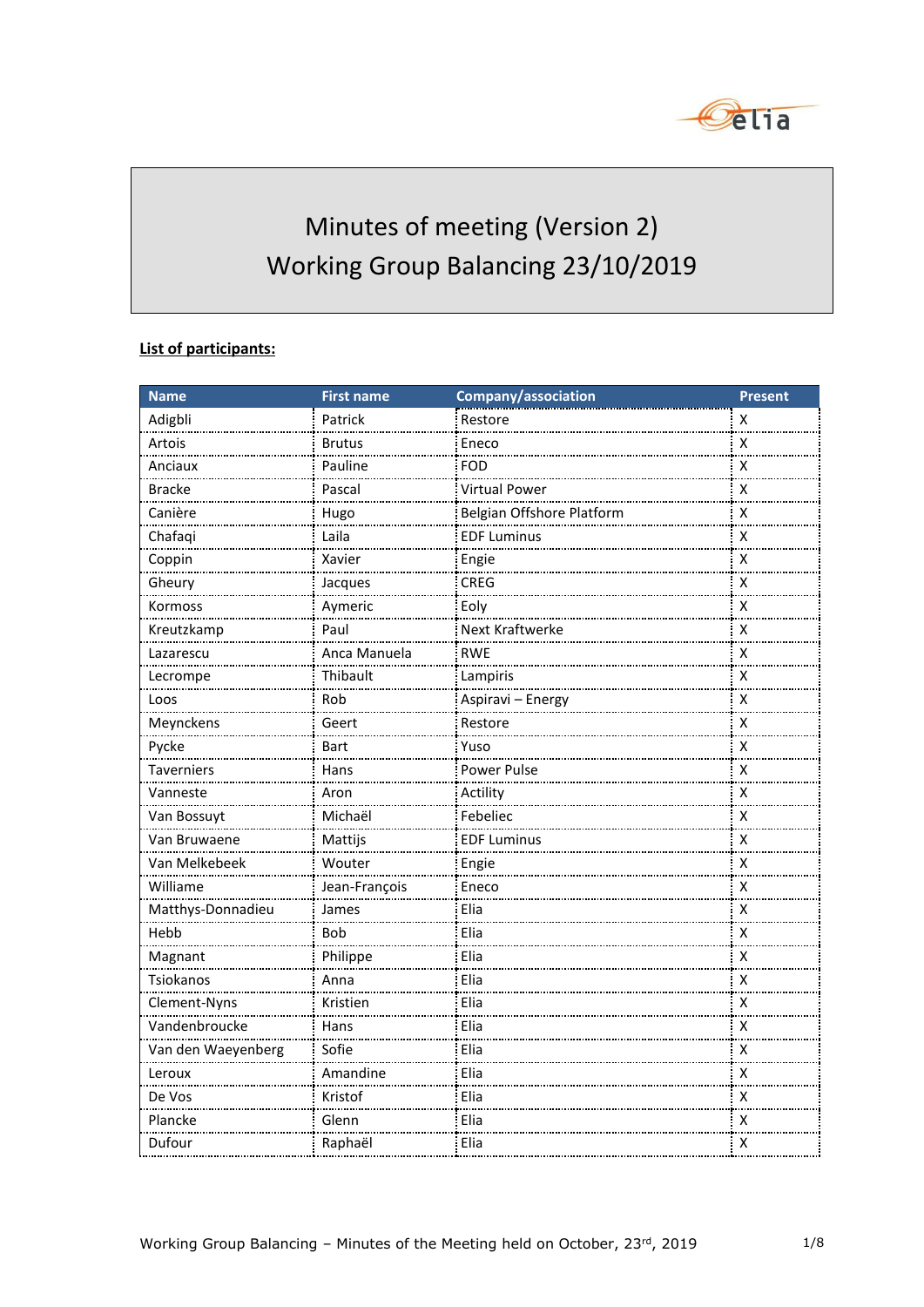

#### **Minutes of meeting:**

Version 2 of the minutes take into account the remarks on the initial version, as discussed during the WG Balancing of the 27<sup>th</sup> of November.

All agenda items were supported by presentations prepared by Elia. The slides serve as background for these minutes and can be found on the Elia website under [http://www.elia.be/en/users-group/Working-Group\\_Balancing/Agenda-ad-hoc-werkgroep-balancing](http://www.elia.be/en/users-group/Working-Group_Balancing/Agenda-ad-hoc-werkgroep-balancing)

#### **Agenda of the WG Balancing on 23/10/2019**

- 1. Approval of the MoM of previous WG Balancing
- 2. LFC BOA & LFC means
- 3. MVAR new T&C
- 4. Status Updates projects
	- Offshore integration
	- mFRR T&C
	- iCAROS
- 5. aFRR capacity tender
- 6. Publications
- 7. Real Time DGO allocation forecasting
- 8. AOB & next meetings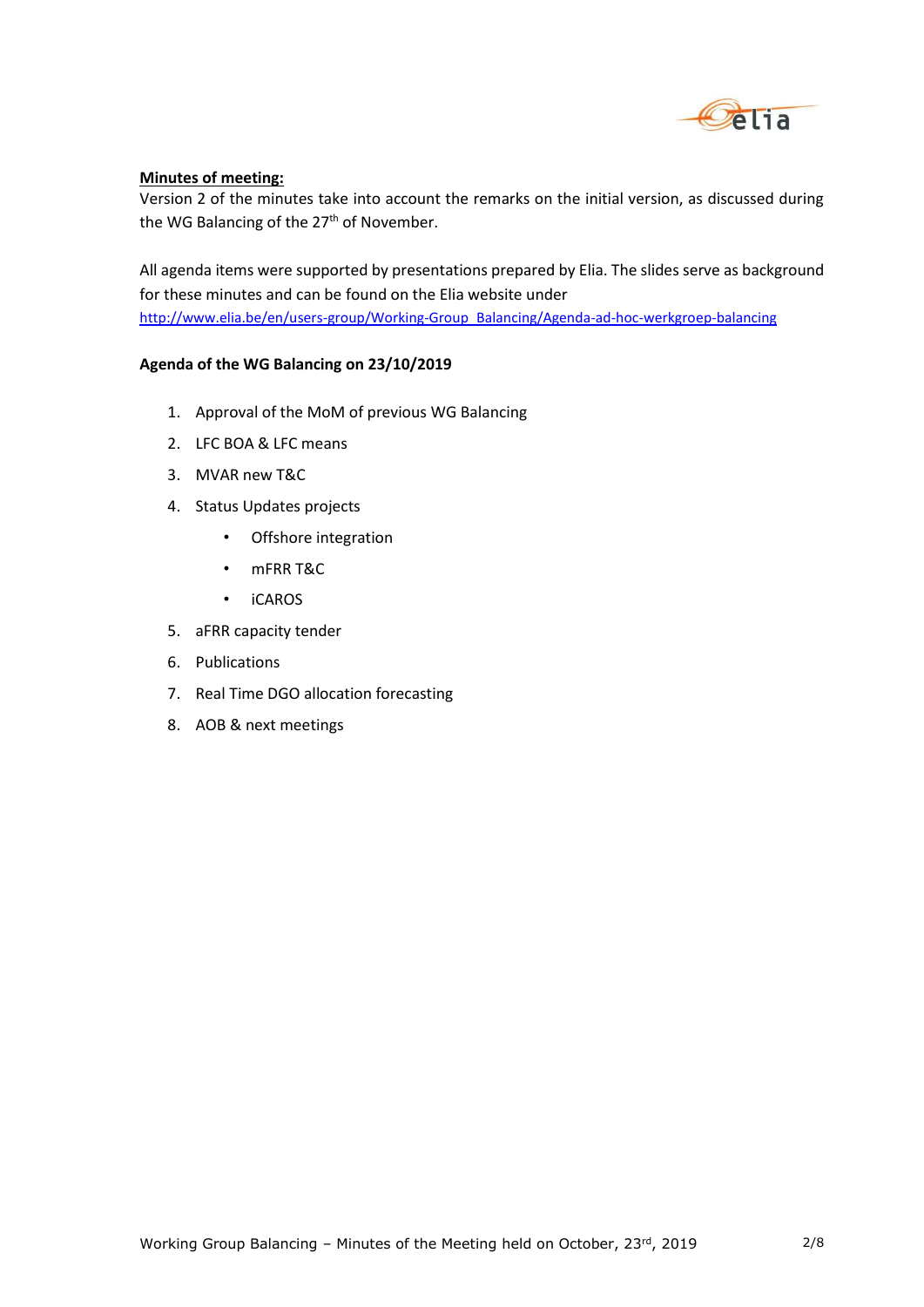

## **1. Approval of the MoM of previous WG Balancing - 25/06/2018**

The draft minutes of the previous Working Group were distributed by e-mail prior to this meeting.

Comments have been received from Restore and from Eneco. They have been discussed during this meeting and the conclusions have been taken into in the revised version of the MoM that can be found on [Elia's website](http://www.elia.be/en/users-group/Working-Group_Balancing/Agenda-ad-hoc-werkgroep-balancing).

## **2. LFC BOA & LFC means**

*Presentation given by Kristof De Vos.*

 FEBELIEC asks where the value of 79% (of expected 15' LFC block imbalance variations to be covered, cf. slide 16) comes from in the statistical methodology.

ELIA explains that this value is a result of an analysis performed several years ago by Elia. It was demonstrated that, for the Belgian LFC block, covering 79% of the 15' imbalances allowed to reach an acceptable ACE quality.

 FEBELIEC reminds its opposition to the phase-out of R3 flex, as experience shows that R3 standard is more expensive (up to 3 times more expensive in the winter 2018).

ELIA has taken note of FEBELIEC's position and invites FEBELIEC to answer to the public consultation.

RESTORE asks whether ELIA plans to go to dynamic dimensioning for aFRR as well.

ELIA answers that an investigation towards a new aFRR methodology is part of the work plan for 2020. A dynamic behaviour will be considered if proven useful. The stakeholders will be consulted on this new methodology.

RESTORE asks what ELIA will do for the first 3 days of February.

ELIA answers that this is still under investigation, considering a separate auction for February or an extended auction for January, and the first 3 days of February. A decision will be communicated as soon as possible.

- ELIA reminds that, next to the consultation for LFCBOA and LFC Means, there is also a consultation on the T&C mFRR. ELIA invites market parties to raise any concern on daily tendering timely, as there will be no way back for the market once the T&C are approved.
- RESTORE asks if ELIA will inform the market parties when publishing the data dump of the parallel run on the website.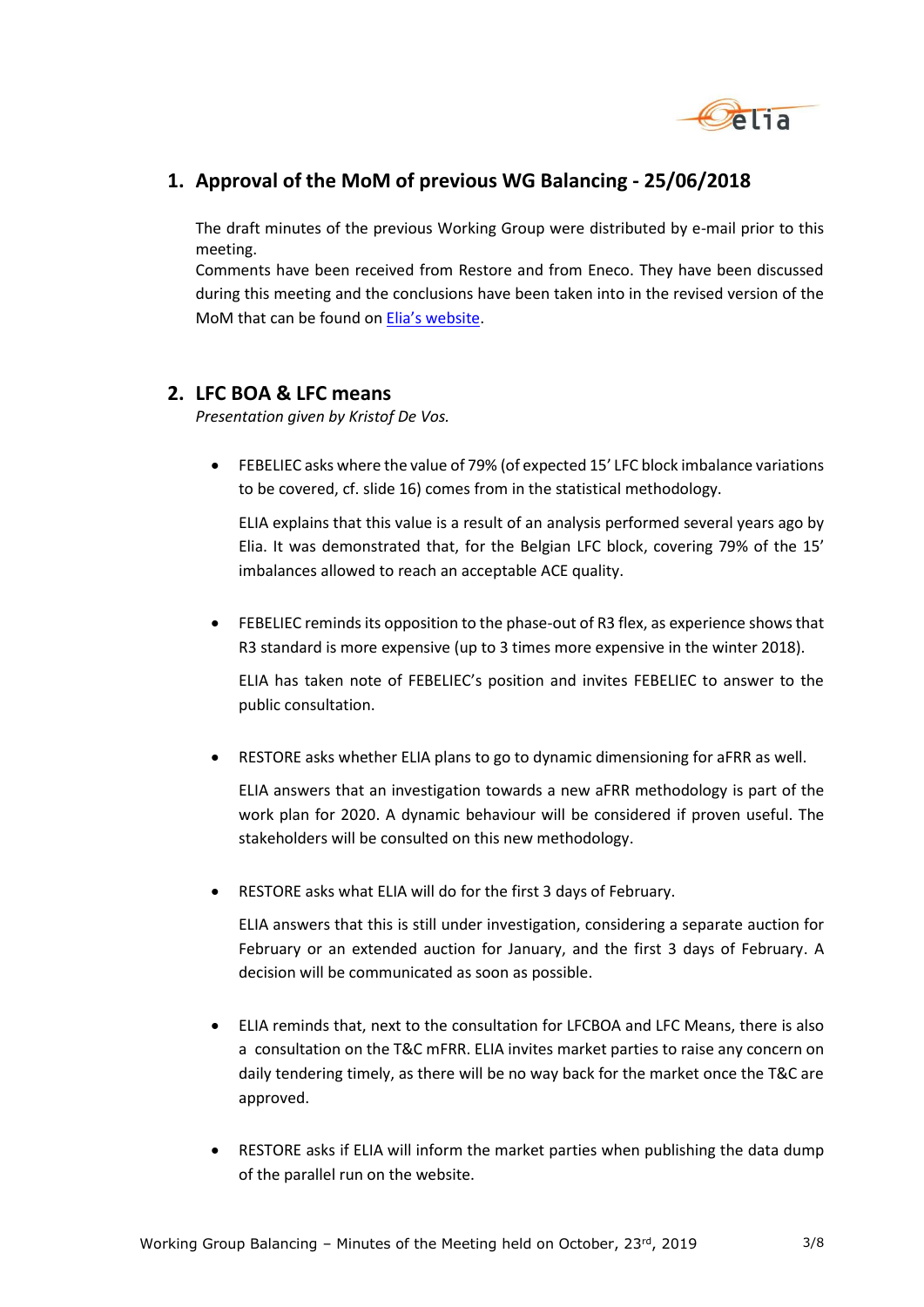

ELIA answers that a mail will be sent to the participants of the WG BAL as soon as it is published on the website.

## **3. MVAr new T&C**

*Presentation given by Raphaël Dufour.*

- ELIA clarifies that ACH stands for Access Contract Holder
- FEBELIEC asks if the content of the VSP contract is already specified. FEBELIEC's concern is that, in a CDS, the ACH would have to bear the additional penalties related to MVAR tariff in case the VSP is not compliant in providing the service.

ELIA answers that this is to be settled in the mutual agreement between ACH and VSP.

 NEXT KRAFTWERKE asks if there's a limit on DSO level. A MVAR delivered in the DSO grid is not a MVAr delivered on the TSO grid.

ELIA answers that for assets connected on the DSO grid:

- The participation is voluntary and remunerated.
- The DSO will act as VSP
- RESTORE asks some clarifications on the exemptions concerning the MVAr tariff.

ELIA answers that it will occur in 2 phases: an exemption is granted to those who participate to the MVAr service until 2021. After 2021, the exemptions expire and a tariff correction is applied.

ELIA clarifies that the final design note is published on the website

## **4. Status updates**

*Raphaël Dufour presents the status update of the Offshore integration*

BOP asks if the final version of the design note is available.

ELIA answers that the version published on the website (dated 17/07/2019) is the final version and that there have been no changes.

*Sofie Van den waeyenberg presents the status update of the R3 2020 project and refers to the ongoing public consultations of the T&C for mFRR and the Balancing Rules*

 Given the elimination of the paragraph on the winter product in the proposed Balancing Rules, FEBELIEC reminds its concerns about discontinuing the winter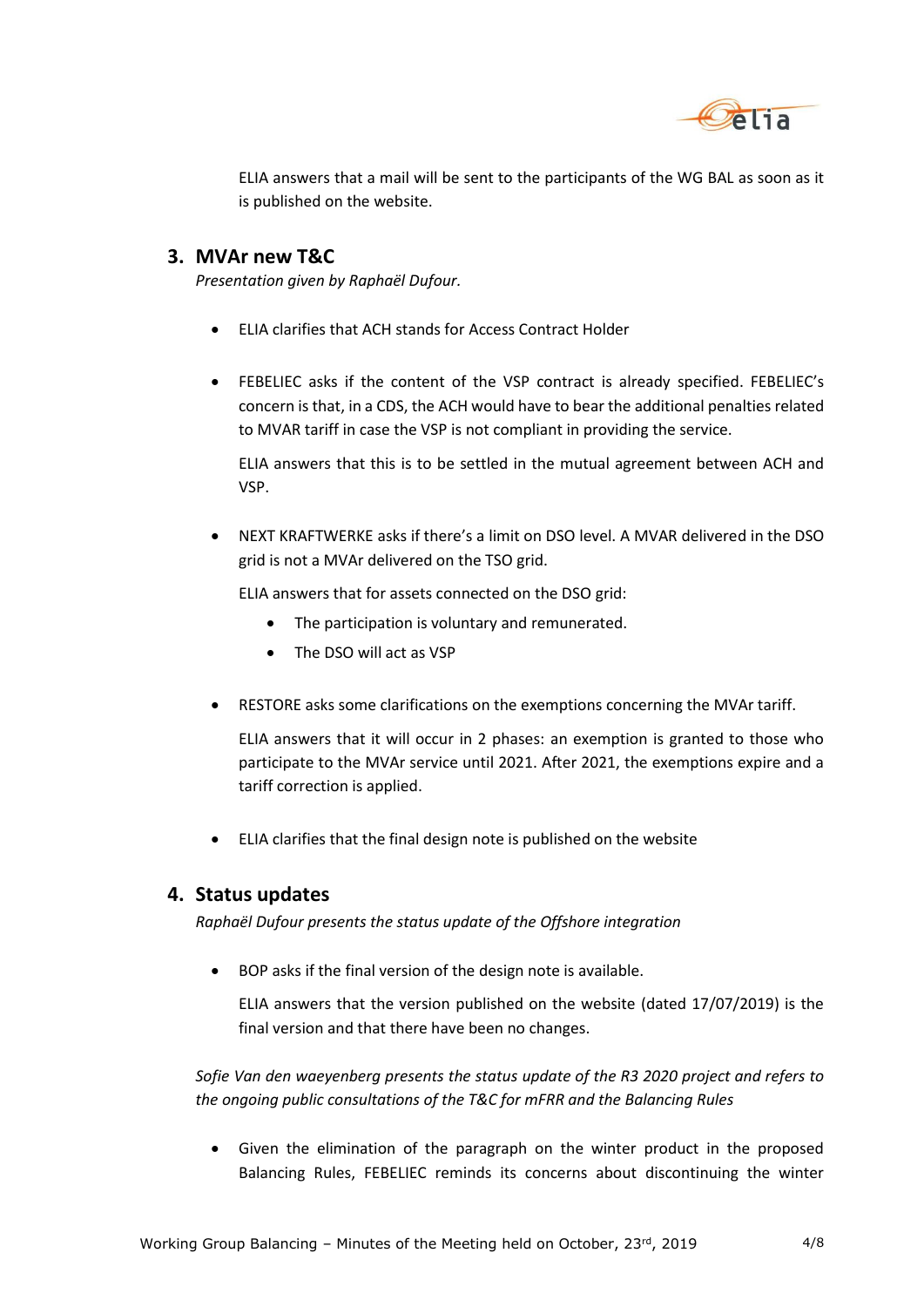

product and argues that there is no sufficient justification for this choice, which is discriminatory for slow-start non-CIPU units. FEBELIEC also refers to realized termination of ICH and the announced termination of R3flex, stating that market players are not incentivized to make the necessary developments for new products if there is a significant risk that the products are not maintained

ELIA reminds that the winter product was announced from the beginning as an exceptional temporary measure. In addition, it would need to be redesigned to be technologically neutral. Regarding R3flex and ICH, as announced by ELIA in the roadmaps, there will be only one single standard product for balancing capacity in the future and R3 flex will gradually disappear.

ELIA invites FEBELIEC to react to the ongoing public consultations.

 NEXT KRAFTWERKE states that they are in favour of phasing out R3flex product, namely because it's necessary to allow cross-border mFRR balancing energy exchanges.

FEBELIEC answers that RTE has a product which is very similar to R3flex.

 Regarding the calculation of the penalties for the MW not made available, ELIA clarifies that a CCTU is considered to be not compliant for the calculation of the penalties in the month following as soon as the bidding obligation is not met for at least one quarter-hour.

*Sofie Van den waeyenberg presents an update on iCAROS.*

No comments received from stakeholders on the presentation.

#### **5. aFRR capacity tender**

*Presentation given by Kristien Clement-Nyns.*

ACTILITY asks if the 2 steps are run in parallel.

ELIA clarifies that step 1 occurs in D-2 and step 2 in D-1

 FEBELIEC reminds its strong position that volumes can only be procured in step 2 in case this is cost efficient compared to the auction in step 1. Fixing the minimum volume of step 2 to 10 MW and the reference price 20% above the price of step 1 might impact the cost for the final consumer.

NEXT KRAFTWERKE states that high prices are to be expected on the short term because the market needs time to adapt. In the Netherlands, this has been the case when 4h products have been introduced, but the prices have decreased and are currently lower than in Belgium.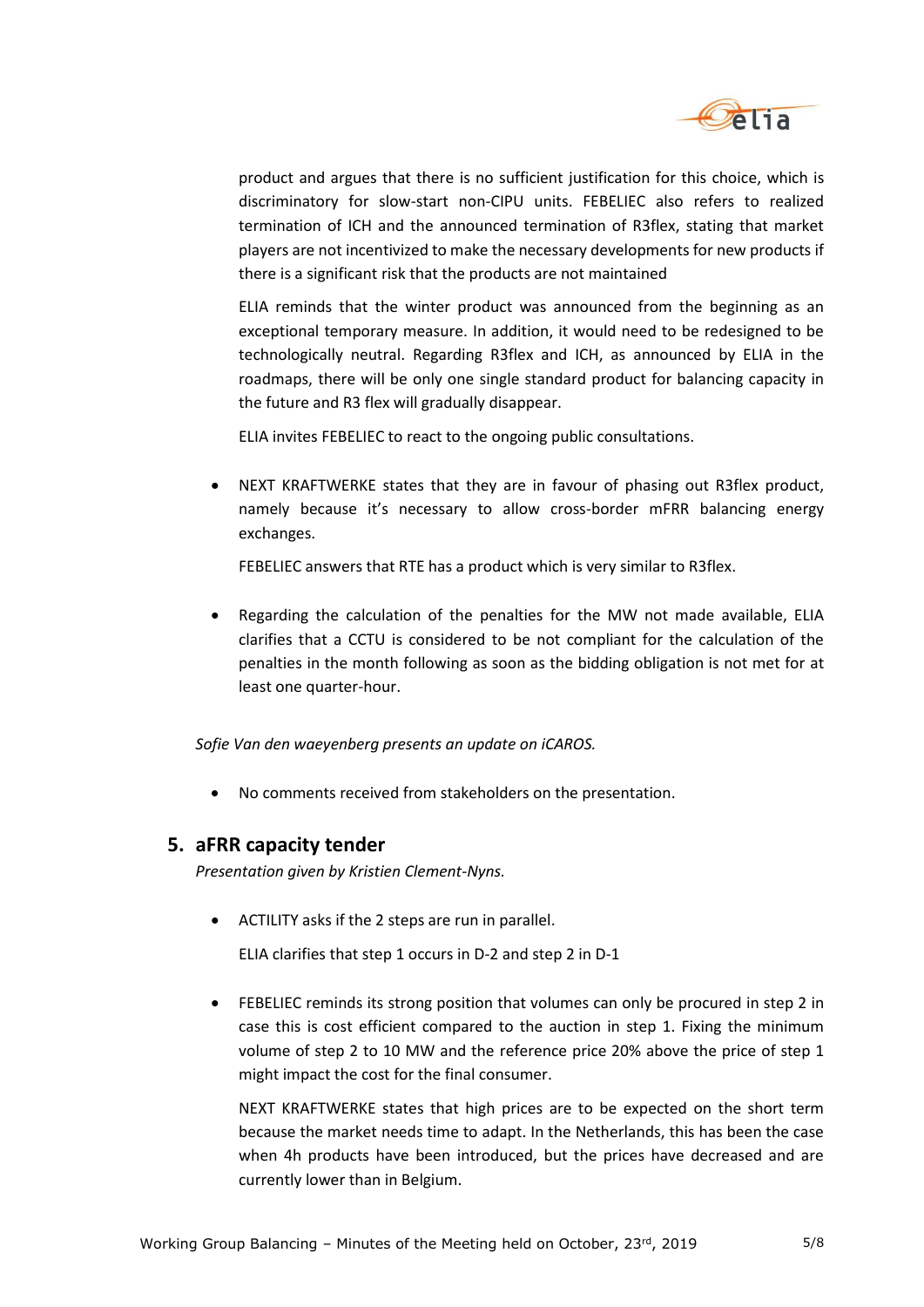

 NEXT KRAFTWERKE asks whether an incentivizing mechanism is planned on the 2nd auction to allow for higher costs, which would give it the possibility to grow quickly enough.

ELIA answers that there are 2 incentives in the  $2<sup>nd</sup>$  auction: the minimum volume and the 20% included in the reference price.

• NEXT KRAFTWERKE asks whether it is planned that the  $2^{nd}$  auction can increase in larger steps, if the prices are low compared to step 1. Otherwise step 2 would be oversupplied at low prices which would not be able to attract further volume.

ELIA confirms that there's currently a maximum step size of 10 MW to increase the volume in the 2nd auction. In practice, this means that in case that price of Step 2 is low compared to step 1, the complete volume of step 1 can be transferred to step 2 in 14 weeks, which seems reasonable. In any case, Elia will perform a re-evaluation of the aFRR capacity tender methodology including this parameters after one year.

- FEBELIEC welcomes the decision to increase (or decrease) the volume is step 2 by at least 5 MW at a time.
- CREG explains that they are currently analysing if the capacity tender as presented by Elia is compliant with Article 6.9 of CEP. A possible interpretation of this Article is that the minimum threshold in D-1 is only acceptable if this threshold corresponds to a minimum of 30% of the balancing capacity to be contracted.

ENGIE asks if the balancing capacity mentioned in the CEP refers to aFRR only, or to all capacity products.

CREG proposes to let this discussion open until their analysis is finalized.

ELIA confirms that discussions are ongoing with the CREG on the interpretation of Article 6.9 and hopes it will come to terms on short notice.

 LUMINUS expresses concerns about the full divisibility (up to 1MW) in step 2. This does not allow to properly take into account the startup-costs, while units which were not selected in step 1 are obliged to bid in step 2.

ELIA answers that the divisibility of the bids is necessary to be able to apply a meritorder based selection and that this is the target model.

 ELIA reminds that the discussions that have taken place up to now on the T&C aFRR were informal and invites stakeholders to mention any comment that they consider as still valid in the formal public consultation, which will take place in Q1 2020.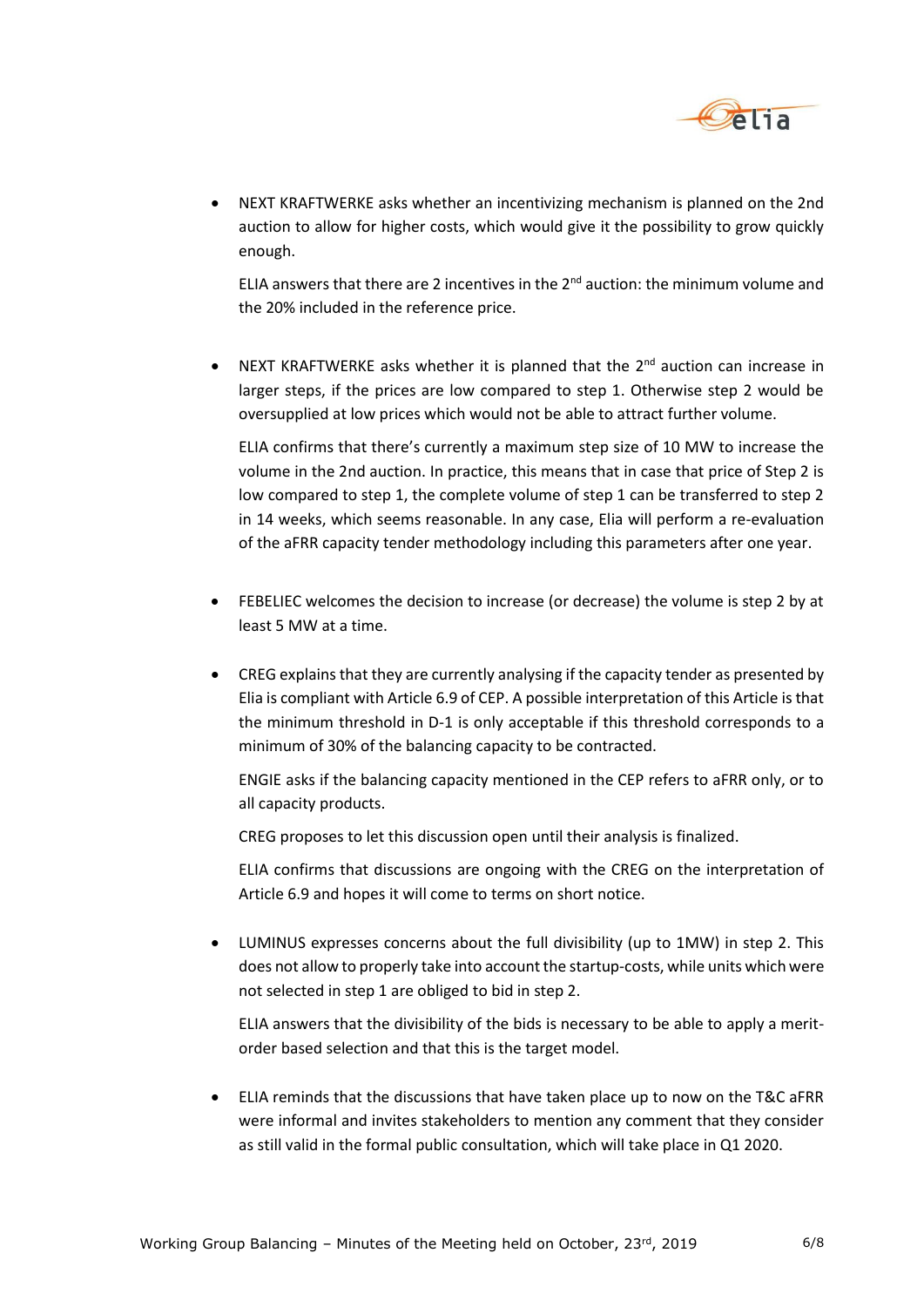

CREG: we confirm this interpretation, as they can only take into account the comments on the formal consultation.

#### **6. Publications**

*Presentation given by Kristien Clement-Nyns.*

 NEXT KRAFTWERKE asks when the new alpha factor for the calculation of the imbalance price will be applied.

ELIA explains that the alpha modification has been included in the tariff dossier. The go-live is planned on 1/1/2020, provided that the tariff dossier is approved.

## **7. Real Time DGO allocation forecasting**

*Presentation given by Hans Vandenbroucke.*

 NEXT KRAFTWERKE states that it's up to the BRPs to invest in the developments of such a forecasting tool.

ELIA answers that, as a market facilitator, its mission is to lower entry barriers for market participants. In this logic, an equivalent approach has been followed as applicable for wind and solar forecasting, for RT communication of offtake per Transformer Station. The same approach has been followed for weather forecasting, for RT communication, etc. The information put at disposal of the market parties come with disclaimers, there is no obligation to use them.

YUSO asks if all BRPs have an equal access to the tool and how it works in practice.

ELIA answers that, after the pilot phase with a limited number of volunteers, each BRP will have access to the dedicated platform, via a B2B connection with ELIA. When subscribing, the BRP will have access to the data of its own portfolio.

 NEXT KRAFTWERKE asks if BRPs with more DSO-connected assets get an advantage by having access to more data.

ELIA answers that the data is provided at the level of the BRP portfolio, including all load at the DGO grid, aggregated for all DGOs. As such, the forecasting tool provides each BRP with an insight (forecasted volume) on his last QH aggregated DGO offtake. The forecasting tool does not go up to the level of each DGO access point individually.

 ELIA clarifies that the forecasts are based on the last 12 months history so that seasonal effects can be included in the forecast.

## **8. AOB & closing**